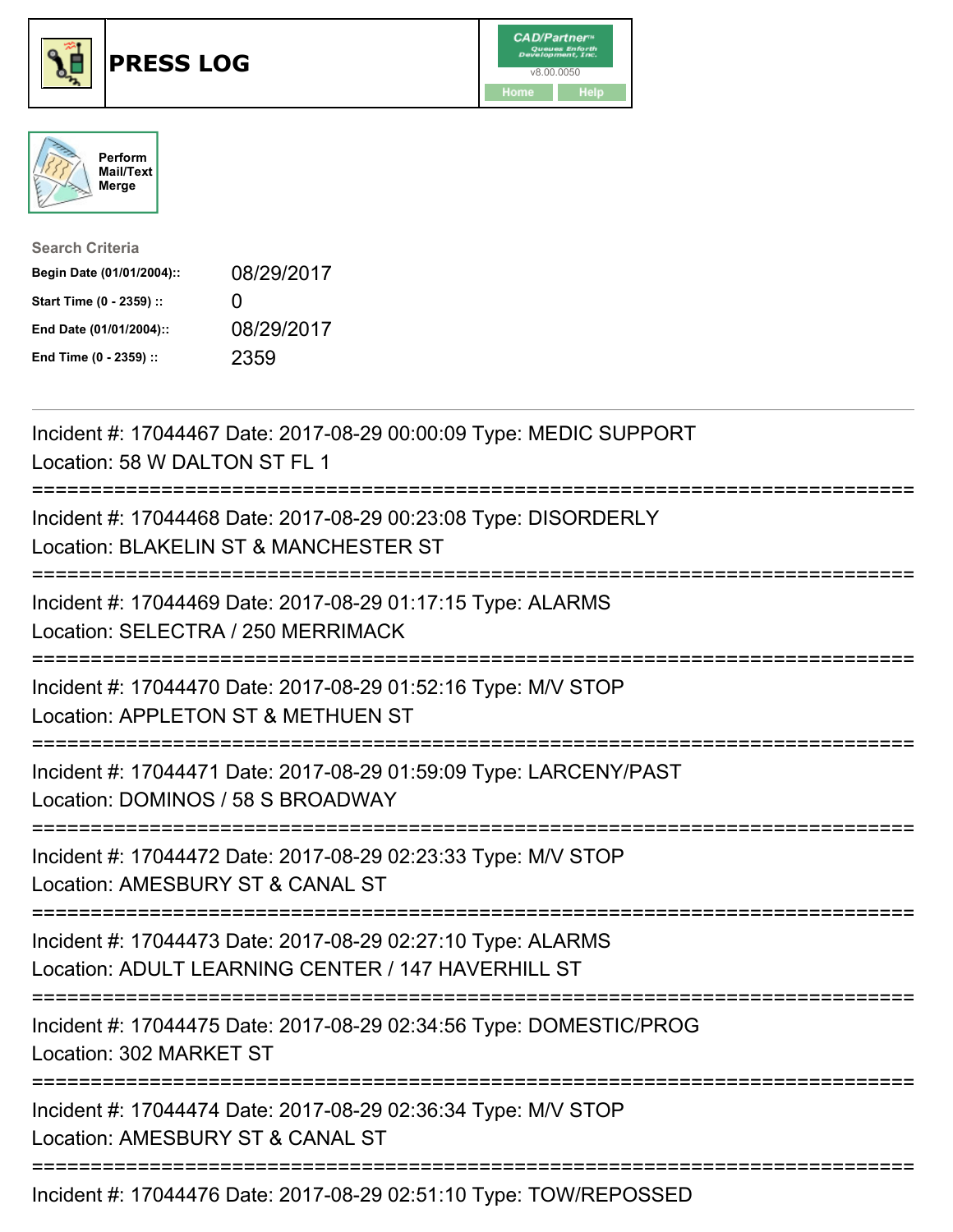Location: 24 CHESTER ST

| Incident #: 17044477 Date: 2017-08-29 03:12:22 Type: M/V STOP<br>Location: HAVERHILL ST & IRENE ST     |
|--------------------------------------------------------------------------------------------------------|
| Incident #: 17044478 Date: 2017-08-29 03:46:24 Type: SUS PERS/MV<br>Location: DENNYS / 160 WINTHROP AV |
| Incident #: 17044479 Date: 2017-08-29 03:58:31 Type: ALARMS<br>Location: CLADDAGH PUB / 399 CANAL ST   |
| Incident #: 17044480 Date: 2017-08-29 04:30:14 Type: SHOTS FIRED<br>Location: BODWELL ST & SCHOOL ST   |
| Incident #: 17044481 Date: 2017-08-29 04:52:59 Type: ALARMS<br>Location: 530 BROADWAY                  |
| Incident #: 17044482 Date: 2017-08-29 05:07:15 Type: M/V STOP<br>Location: BROADWAY & VALLEY ST        |
| Incident #: 17044483 Date: 2017-08-29 05:35:44 Type: ALARM/BURG<br>Location: 147 HAVERHILL ST          |
| Incident #: 17044484 Date: 2017-08-29 06:16:48 Type: M/V STOP<br>Location: EUTAW ST & PARK ST          |
| Incident #: 17044485 Date: 2017-08-29 06:57:47 Type: PARK & WALK<br>Location: 0 BROADWAY               |
| Incident #: 17044486 Date: 2017-08-29 07:01:02 Type: M/V STOP<br>Location: HAVERHILL ST & WEST ST      |
| Incident #: 17044487 Date: 2017-08-29 07:16:48 Type: CLOSE STREET<br>Location: CROSS ST & HAMPSHIRE ST |
| Incident #: 17044488 Date: 2017-08-29 07:24:08 Type: M/V STOP<br>Location: EVERETT ST & ROWE ST        |
| Incident #: 17044489 Date: 2017-08-29 07:25:14 Type: M/V STOP<br>Location: ANDOVER ST & BEACON ST      |
| Incident #: 17044490 Date: 2017-08-29 07:26:59 Type: M/V STOP                                          |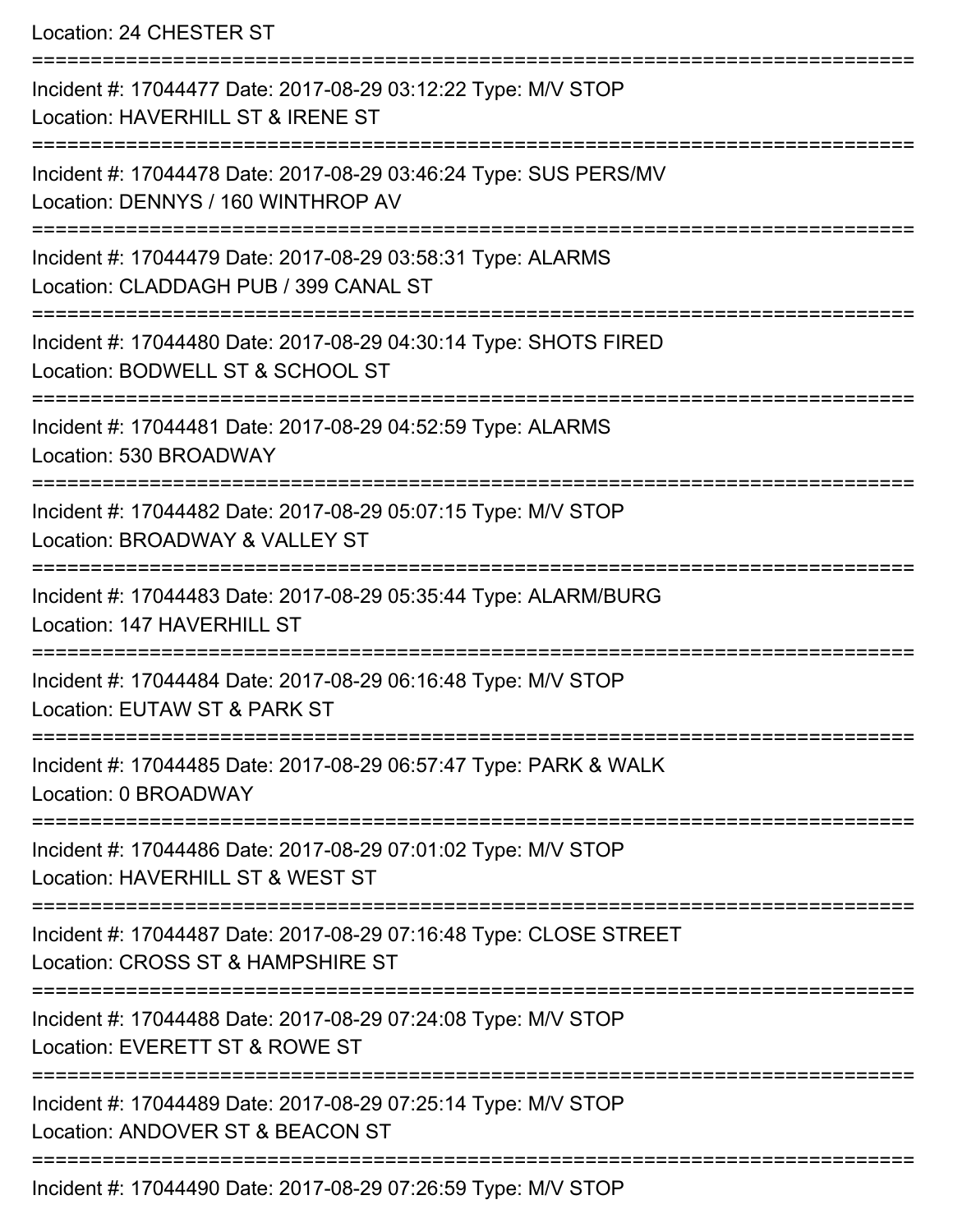| Incident #: 17044491 Date: 2017-08-29 07:30:28 Type: UNATENEDCHILD<br>Location: 67 WARREN ST                                                                |
|-------------------------------------------------------------------------------------------------------------------------------------------------------------|
| Incident #: 17044492 Date: 2017-08-29 07:35:11 Type: OUTSIDE WORK<br>Location: TOW / 9 CEDAR ST                                                             |
| Incident #: 17044493 Date: 2017-08-29 07:37:22 Type: OUTSIDE WORK<br>Location: TOW / MARKET ST & PARKER ST                                                  |
| Incident #: 17044494 Date: 2017-08-29 07:40:58 Type: ALARMS<br>Location: TD BANKNORTH MA / 305 S BROADWAY                                                   |
| Incident #: 17044495 Date: 2017-08-29 07:42:39 Type: TOW/REPOSSED<br>Location: 443 ANDOVER ST                                                               |
| Incident #: 17044496 Date: 2017-08-29 07:45:47 Type: ALARMS<br>Location: 188 PROSPECT ST #1                                                                 |
| Incident #: 17044497 Date: 2017-08-29 07:53:28 Type: B&E/PAST<br>Location: SAUNDERS CROSSING / 14 BEACON ST #5                                              |
| Incident #: 17044498 Date: 2017-08-29 07:59:53 Type: A&B PAST<br>Location: 16 BEACON ST                                                                     |
| Incident #: 17044499 Date: 2017-08-29 08:59:15 Type: ABAND MV<br>Location: FLORENCE CT & DEAD END                                                           |
| Incident #: 17044500 Date: 2017-08-29 09:11:46 Type: ALARM/BURG<br>Location: WENDYS PANIC ALARM / 55 HAMPSHIRE ST                                           |
| Incident #: 17044501 Date: 2017-08-29 09:12:58 Type: TOW OF M/V<br>Location: 228 BAILEY ST                                                                  |
| -----------------<br>-------------------------------------<br>Incident #: 17044502 Date: 2017-08-29 09:15:59 Type: 911 HANG UP<br>Location: 14 BEACON ST #3 |
| Incident #: 17044503 Date: 2017-08-29 09:18:08 Type: PARK & WALK<br>Location: BRADFORD ST & BROADWAY                                                        |
| Incident #: 17044504 Date: 2017-08-29 09:21:31 Type: AUTO ACC/NO PI<br>ILILIALI $\cap$ T A $\cap$ DD $\cap$ ADIAIAI                                         |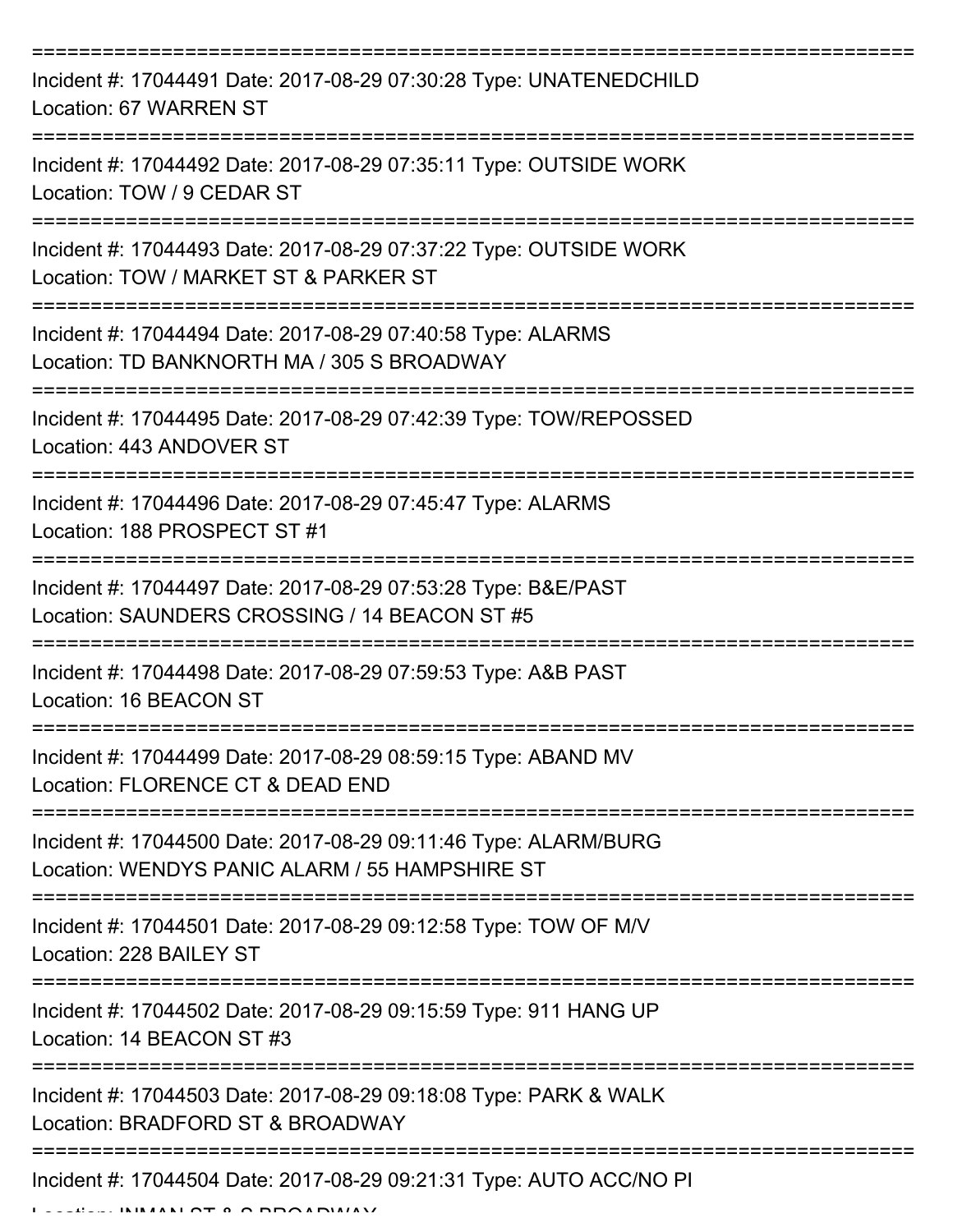| Incident #: 17044505 Date: 2017-08-29 09:22:02 Type: DRUG VIO<br>Location: CVS PHARMACY / 266 BROADWAY                     |
|----------------------------------------------------------------------------------------------------------------------------|
| Incident #: 17044506 Date: 2017-08-29 09:33:50 Type: AUTO ACC/NO PI<br>Location: 599 BROADWAY                              |
| Incident #: 17044507 Date: 2017-08-29 09:35:00 Type: DRUG VIO<br>Location: CENTRAL CATHOLIC HIGH SCHOOL / 300 HAMPSHIRE ST |
| Incident #: 17044508 Date: 2017-08-29 09:41:52 Type: TOW OF M/V<br>Location: 10 BEACON AV                                  |
| Incident #: 17044509 Date: 2017-08-29 09:42:13 Type: B&E/PAST<br>Location: 109-111 E HAVERHILL ST                          |
| Incident #: 17044510 Date: 2017-08-29 09:42:17 Type: WARRANT SERVE<br>Location: 112 JACKSON ST                             |
| Incident #: 17044511 Date: 2017-08-29 09:59:25 Type: M/V STOP<br>Location: ANDOVER ST & S UNION ST                         |
| Incident #: 17044512 Date: 2017-08-29 10:01:51 Type: PARK & WALK<br>Location: S UNION ST & SALEM ST                        |
| Incident #: 17044513 Date: 2017-08-29 10:38:10 Type: DISTURBANCE<br>Location: 53 DRACUT ST FL 2NDFL                        |
| Incident #: 17044514 Date: 2017-08-29 10:42:37 Type: INVEST CONT<br>Location: 149 LAWRENCE ST                              |
| Incident #: 17044515 Date: 2017-08-29 10:49:53 Type: VIO 209A<br>Location: 20 BALLARD WY                                   |
| Incident #: 17044516 Date: 2017-08-29 10:52:05 Type: MAL DAMAGE<br>Location: 26 CAMELLA TEOLI WY                           |
| Incident #: 17044517 Date: 2017-08-29 11:01:53 Type: GENERAL SERV<br>Location: 50 BROADWAY                                 |
| Incident #: 17044518 Date: 2017-08-29 11:11:01 Type: CK WELL BEING                                                         |

Location: 108 ECCEV CT #313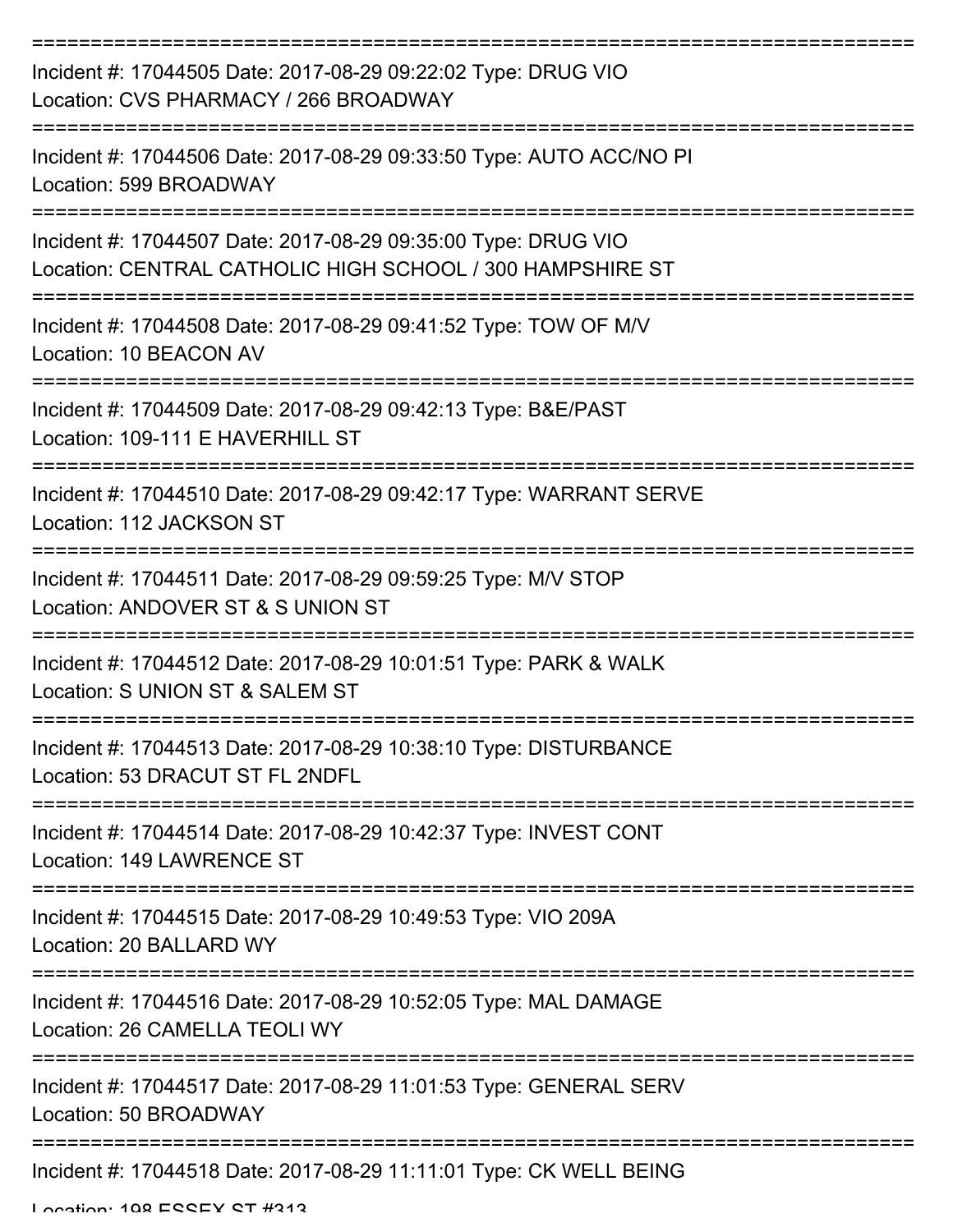| Incident #: 17044519 Date: 2017-08-29 11:23:06 Type: SUS PERS/MV<br>Location: 58 HILLSIDE AV                         |
|----------------------------------------------------------------------------------------------------------------------|
| Incident #: 17044520 Date: 2017-08-29 11:38:17 Type: M/V STOP<br>Location: S UNION ST & SALEM ST                     |
| Incident #: 17044521 Date: 2017-08-29 11:39:55 Type: M/V STOP<br>Location: S UNION ST & SALEM ST                     |
| Incident #: 17044522 Date: 2017-08-29 11:41:36 Type: M/V STOP<br>Location: S UNION ST & SALEM ST<br>---------------- |
| Incident #: 17044523 Date: 2017-08-29 11:42:48 Type: M/V STOP<br>Location: S UNION ST & SALEM ST                     |
| Incident #: 17044524 Date: 2017-08-29 11:48:07 Type: HIT & RUN M/V<br>Location: 599 CANAL ST<br>==================== |
| Incident #: 17044525 Date: 2017-08-29 11:53:33 Type: DRUG OVERDOSE<br>Location: 18 DAISY ST #309                     |
| Incident #: 17044526 Date: 2017-08-29 12:05:04 Type: DRUG VIO<br>Location: 193 UNION ST                              |
| Incident #: 17044527 Date: 2017-08-29 12:27:50 Type: CK WELL BEING<br>Location: WINTHROP AV                          |
| Incident #: 17044528 Date: 2017-08-29 12:41:05 Type: COURT DOC SERVE<br>Location: 77 S UNION ST                      |
| Incident #: 17044529 Date: 2017-08-29 12:44:09 Type: SHOPLIFTING<br>Location: HEWITTS LIQUORS / 109 LAWRENCE ST      |
| Incident #: 17044530 Date: 2017-08-29 13:01:32 Type: DISTURBANCE<br>Location: ADVANCED AUTO PARTS / 183 BROADWAY     |
| Incident #: 17044531 Date: 2017-08-29 13:21:24 Type: AUTO ACC/NO PI<br>Location: GO ONE DOLLAR / 73 WINTHROP AV      |
| Incident #: 17044532 Date: 2017-08-29 13:24:18 Type: DRUG VIO                                                        |

Location: ABBOTT ST & SHAWSHEEN RD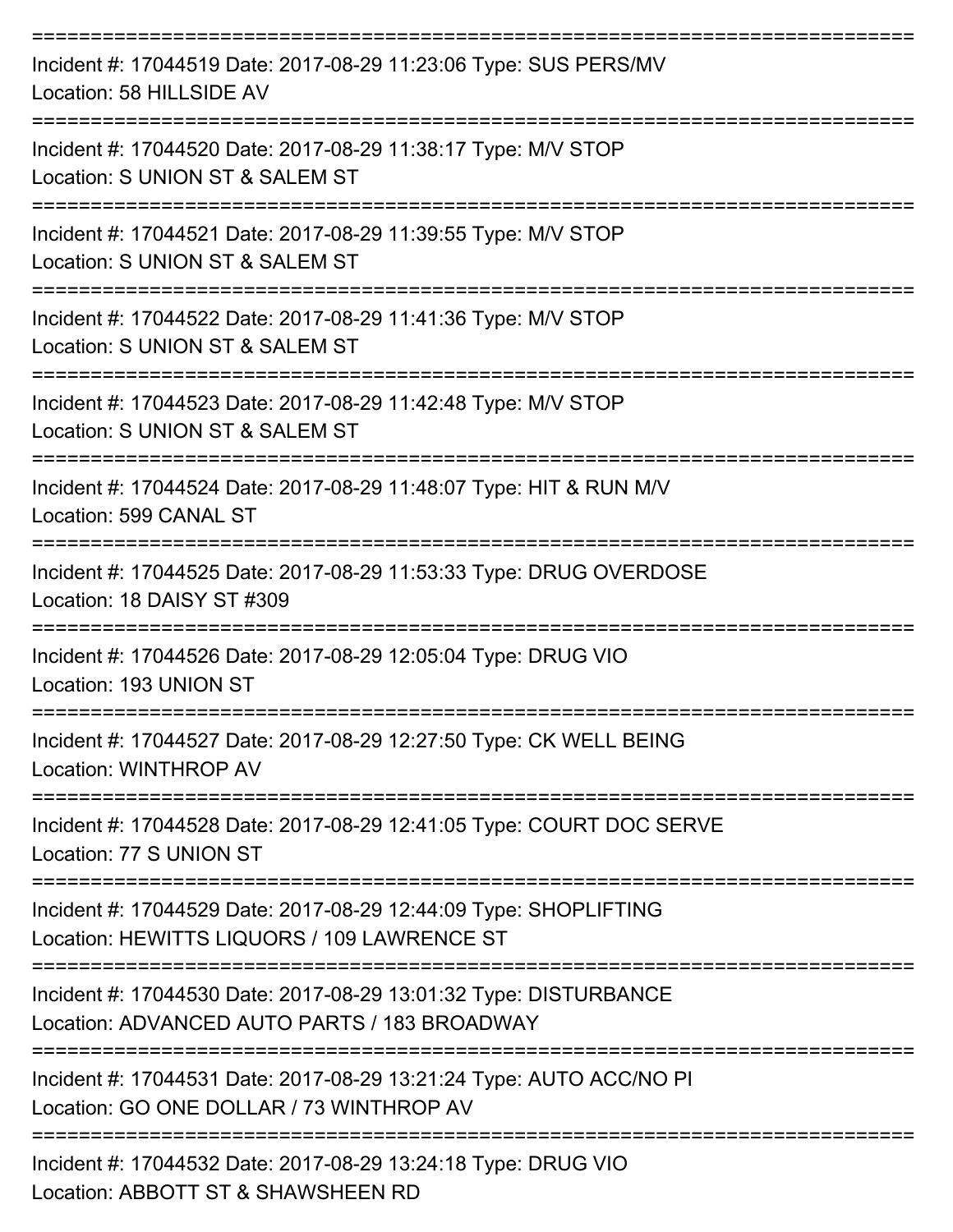| Incident #: 17044533 Date: 2017-08-29 13:28:25 Type: GENERAL SERV<br>Location: 264 LOWELL ST                                                                                 |
|------------------------------------------------------------------------------------------------------------------------------------------------------------------------------|
| ======================================<br>Incident #: 17044534 Date: 2017-08-29 13:32:17 Type: LIC PLATE STO<br>Location: 435 ESSEX ST<br>---------------------------------- |
| Incident #: 17044535 Date: 2017-08-29 13:32:29 Type: UNWANTEDGUEST<br>Location: BANK OF AMERICA / 257 ESSEX ST                                                               |
| Incident #: 17044536 Date: 2017-08-29 13:49:00 Type: M/V STOP<br><b>Location: MT VERNON ST</b>                                                                               |
| Incident #: 17044537 Date: 2017-08-29 13:52:06 Type: M/V STOP<br>Location: SB39272 / S BROADWAY                                                                              |
| Incident #: 17044538 Date: 2017-08-29 13:57:48 Type: AUTO ACC/NO PI<br>Location: ANDOVER ST & STATE ST<br>---------------------                                              |
| Incident #: 17044539 Date: 2017-08-29 14:02:43 Type: LOST PROPERTY<br>Location: 19 WINTER ST                                                                                 |
| Incident #: 17044540 Date: 2017-08-29 14:09:23 Type: M/V STOP<br>Location: BROADWAY                                                                                          |
| Incident #: 17044541 Date: 2017-08-29 14:10:52 Type: UNWANTEDGUEST<br>Location: 523 S UNION ST                                                                               |
| Incident #: 17044542 Date: 2017-08-29 14:11:51 Type: M/V STOP<br>Location: AMESBURY ST & CANAL ST                                                                            |
| Incident #: 17044543 Date: 2017-08-29 14:14:48 Type: M/V STOP<br>Location: COMMON ST & HAMPSHIRE ST                                                                          |
| ----------------------------<br>Incident #: 17044544 Date: 2017-08-29 14:15:27 Type: M/V STOP<br>Location: RS895V / 67 S BROADWAY                                            |
| Incident #: 17044545 Date: 2017-08-29 14:28:41 Type: SUS PERS/MV<br>Location: MCDONALDS / 50 BROADWAY                                                                        |
| Incident #: 17044546 Date: 2017-08-29 14:29:12 Type: SPECIAL CHECK<br>Location: PEMBERTON PARK / 0 BROADWAY                                                                  |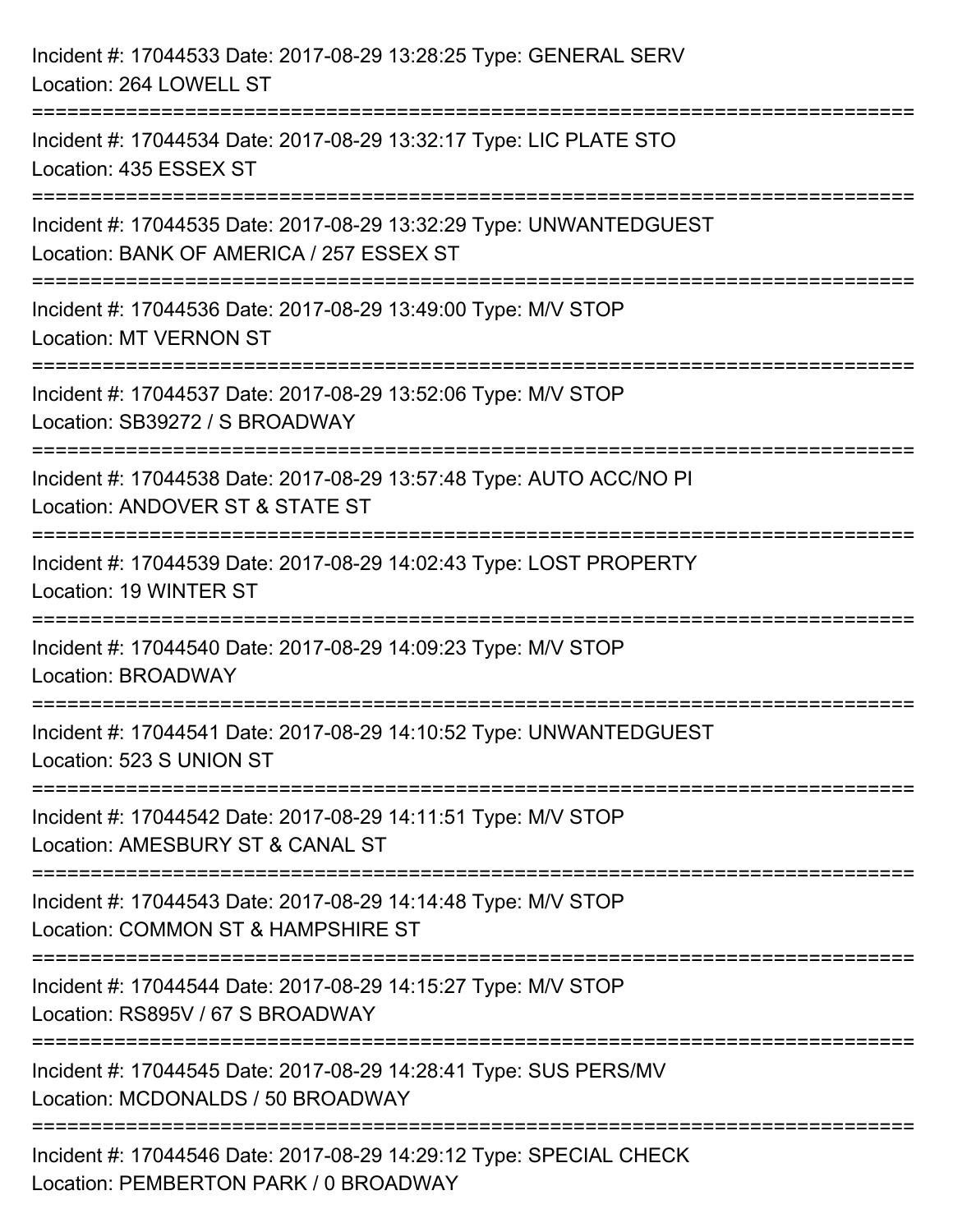| Incident #: 17044547 Date: 2017-08-29 14:33:04 Type: B&E/PAST<br>Location: 37 BOWDOIN ST FL 2                                                     |
|---------------------------------------------------------------------------------------------------------------------------------------------------|
| Incident #: 17044549 Date: 2017-08-29 14:40:19 Type: SUICIDE ATTEMPT<br>Location: 12 METHUEN ST                                                   |
| Incident #: 17044548 Date: 2017-08-29 14:40:33 Type: INVESTIGATION<br>Location: 70 N PARISH RD                                                    |
| Incident #: 17044550 Date: 2017-08-29 14:45:25 Type: RECOV/STOL/MV<br>Location: DSHAN / 380 S UNION ST                                            |
| Incident #: 17044552 Date: 2017-08-29 14:52:52 Type: MISSING PERS<br>Location: ARLINGTON SCHOOL / 150 ARLINGTON ST<br>=========================== |
| Incident #: 17044551 Date: 2017-08-29 14:53:42 Type: M/V STOP<br>Location: 42 WHITE ST                                                            |
| Incident #: 17044553 Date: 2017-08-29 15:14:52 Type: M/V STOP<br>Location: BODWELL ST & MARGIN ST                                                 |
| Incident #: 17044554 Date: 2017-08-29 15:18:32 Type: NOTIFICATION<br><b>Location: 10 CHESTNUT ST</b>                                              |
| Incident #: 17044556 Date: 2017-08-29 15:25:10 Type: MV/BLOCKING<br>Location: C + D AUTO GLASS / 21 WEST ST                                       |
| Incident #: 17044555 Date: 2017-08-29 15:26:14 Type: INVEST CONT<br>Location: 141 BERNARD AV                                                      |
| Incident #: 17044557 Date: 2017-08-29 15:30:53 Type: DOMESTIC/PROG<br>Location: 121 JACKSON ST FL 3                                               |
| Incident #: 17044558 Date: 2017-08-29 15:31:16 Type: M/V STOP<br><b>Location: MERRIMACK ST</b>                                                    |
| Incident #: 17044559 Date: 2017-08-29 15:35:48 Type: MEDIC SUPPORT<br>Location: 48 WASHINGTON ST                                                  |
| Incident #: 17044560 Date: 2017-08-29 15:44:00 Type: MEDIC SUPPORT<br>Location: 130 CROSS ST                                                      |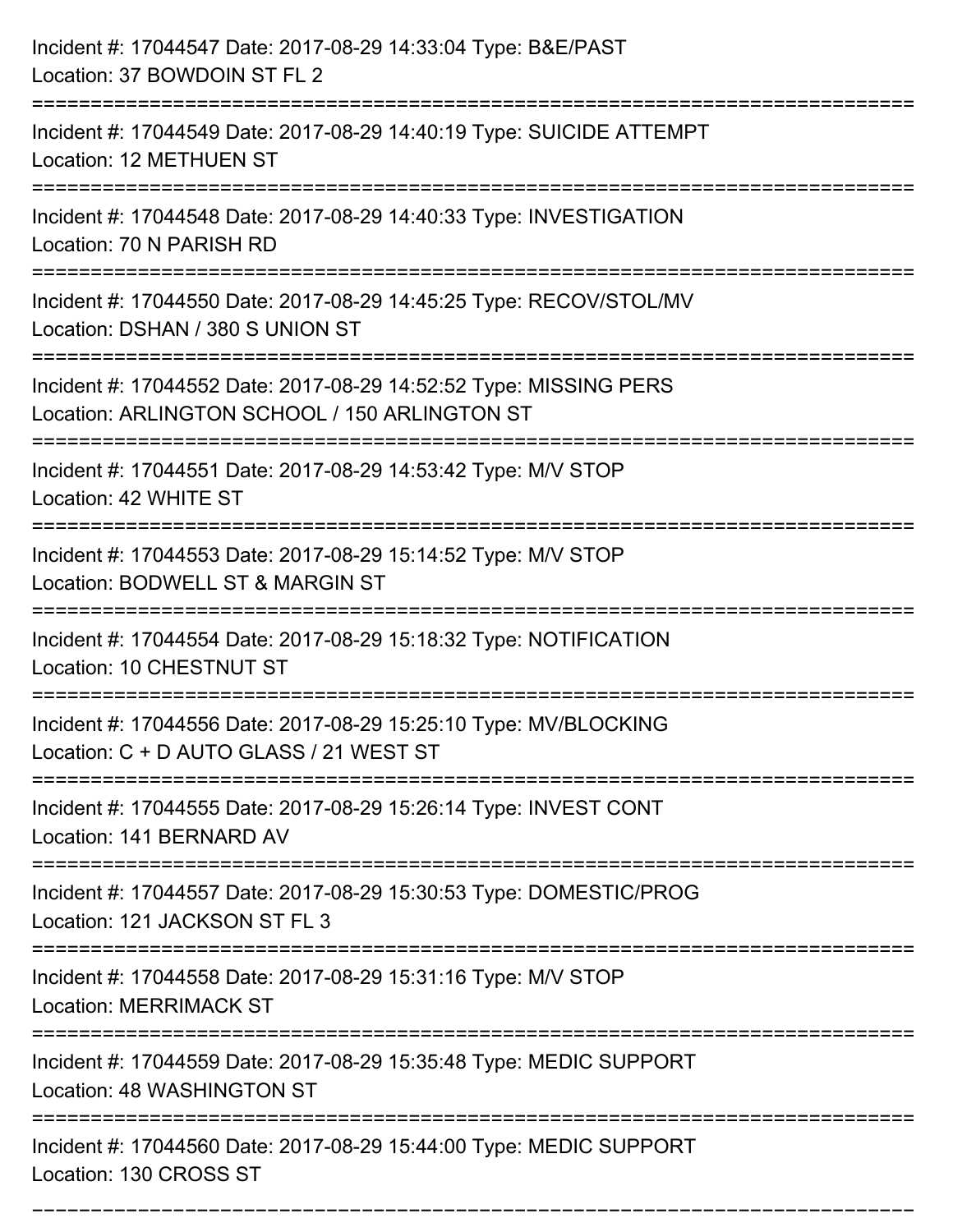| Incident #: 17044561 Date: 2017-08-29 15:44:36 Type: SUS PERS/MV<br>Location: 36 COLUMBUS AV                                        |
|-------------------------------------------------------------------------------------------------------------------------------------|
| ==============================<br>Incident #: 17044562 Date: 2017-08-29 15:48:53 Type: VIO CITY ORD<br>Location: 48 EUTAW ST        |
| Incident #: 17044563 Date: 2017-08-29 15:52:40 Type: DOMESTIC/PROG<br>Location: 805 ESSEX ST FL 3<br>===================            |
| Incident #: 17044564 Date: 2017-08-29 15:56:49 Type: LARCENY/PAST<br>Location: 58 MYRTLE ST<br>----------------------               |
| Incident #: 17044565 Date: 2017-08-29 16:06:30 Type: DISABLED MV<br>Location: BODWELL ST & GREENWOOD ST                             |
| Incident #: 17044566 Date: 2017-08-29 16:08:57 Type: SUS PERS/MV<br>Location: 610 S UNION ST<br>:================================== |
| Incident #: 17044567 Date: 2017-08-29 16:09:55 Type: INVEST CONT<br>Location: 70 N PARISH RD                                        |
| Incident #: 17044568 Date: 2017-08-29 16:12:01 Type: ANIMAL COMPL<br>Location: 600 HAVERHILL ST FL 1                                |
| Incident #: 17044569 Date: 2017-08-29 16:15:58 Type: M/V STOP<br>Location: 301 HAVERHILL ST                                         |
| Incident #: 17044570 Date: 2017-08-29 16:23:42 Type: AUTO ACC/NO PI<br>Location: WEATHERBEE SCHOOL / 75 NEWTON ST                   |
| Incident #: 17044571 Date: 2017-08-29 16:33:50 Type: GENERAL SERV<br>Location: S UNION ST & SALEM ST                                |
| Incident #: 17044572 Date: 2017-08-29 16:36:51 Type: LOST PROPERTY<br>Location: 472 HIGH ST                                         |
| Incident #: 17044573 Date: 2017-08-29 16:40:53 Type: DOMESTIC/PROG<br>Location: 44 IRENE ST                                         |
| Incident #: 17044574 Date: 2017-08-29 16:45:06 Type: LOST PROPERTY<br>Location: 4 E LAUREL ST                                       |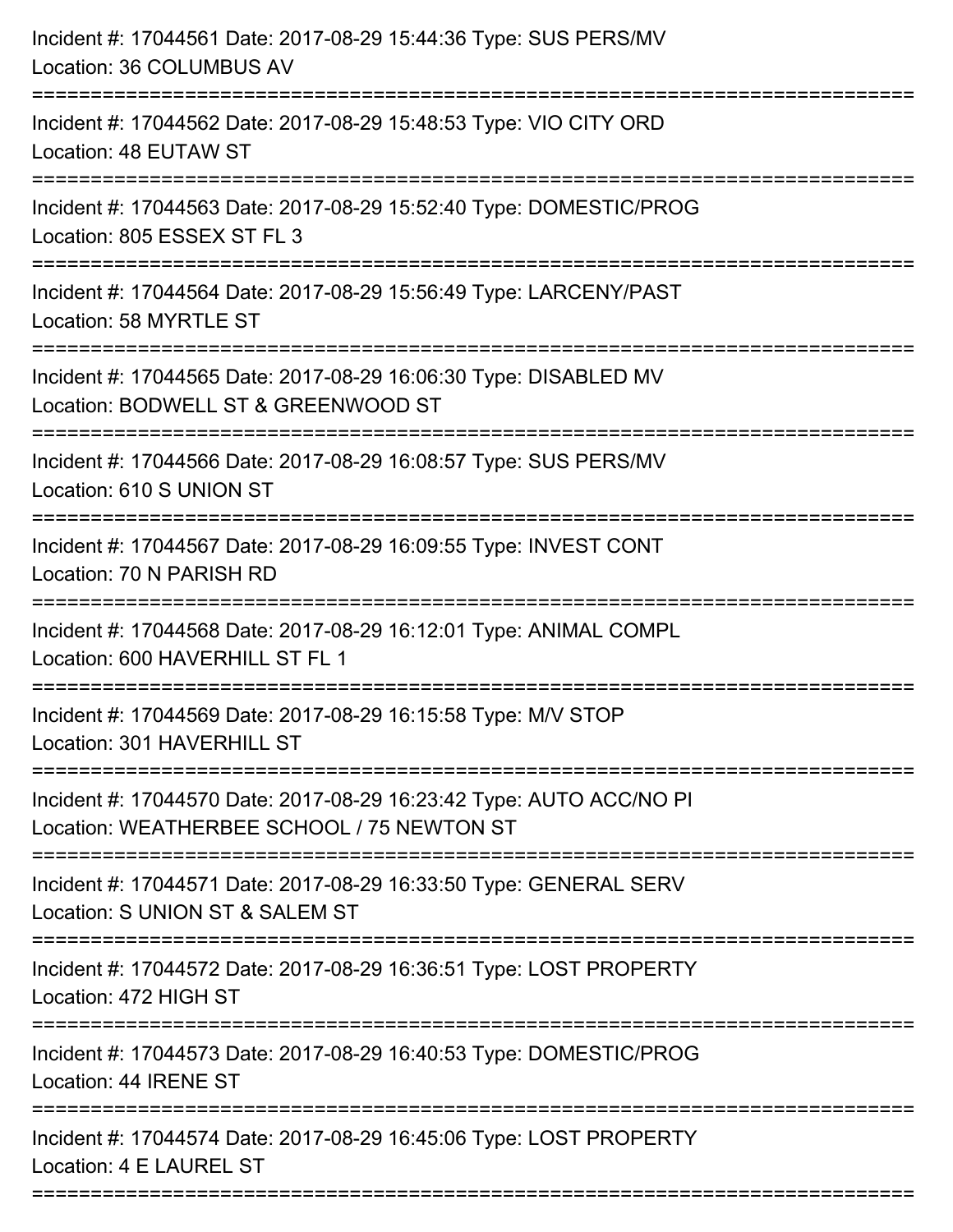Location: INMAN ST & S BROADWAY =========================================================================== Incident #: 17044576 Date: 2017-08-29 17:01:07 Type: FIGHT Location: 32 BRADFORD ST =========================================================================== Incident #: 17044577 Date: 2017-08-29 17:15:08 Type: DISTURBANCE Location: CAULKINS CT =========================================================================== Incident #: 17044578 Date: 2017-08-29 17:16:50 Type: M/V STOP Location: BROADWAY & LOWELL ST =========================================================================== Incident #: 17044579 Date: 2017-08-29 17:19:46 Type: AUTO ACC/PI Location: FERRY ST & MARSTON ST =========================================================================== Incident #: 17044581 Date: 2017-08-29 17:22:49 Type: A&B PAST Location: 79 WINTHROP AV =========================================================================== Incident #: 17044580 Date: 2017-08-29 17:24:18 Type: DISTURBANCE Location: WENDYS / 55 HAMPSHIRE ST =========================================================================== Incident #: 17044582 Date: 2017-08-29 17:24:49 Type: DISTURBANCE Location: 73 WINTHROP AV =========================================================================== Incident #: 17044583 Date: 2017-08-29 17:27:48 Type: DISTURBANCE Location: 85 WOODLAND ST =========================================================================== Incident #: 17044584 Date: 2017-08-29 17:35:14 Type: B&E/PAST Location: 81 S BOWDOIN ST =========================================================================== Incident #: 17044585 Date: 2017-08-29 17:35:21 Type: DRUG VIO Location: 71 RAILROAD ST =========================================================================== Incident #: 17044586 Date: 2017-08-29 17:50:15 Type: DISTURBANCE Location: 32 BRADFORD ST =========================================================================== Incident #: 17044587 Date: 2017-08-29 18:02:40 Type: ALARM/BURG Location: CAVALLERO RESIDENCE / 62 PHILLIPS ST =========================================================================== Incident #: 17044588 Date: 2017-08-29 18:10:25 Type: MV/BLOCKING Location: 99 BRADFORD ST ===========================================================================

Incident #: 17044589 Date: 2017 08 29 18:20:58 Type: THREATS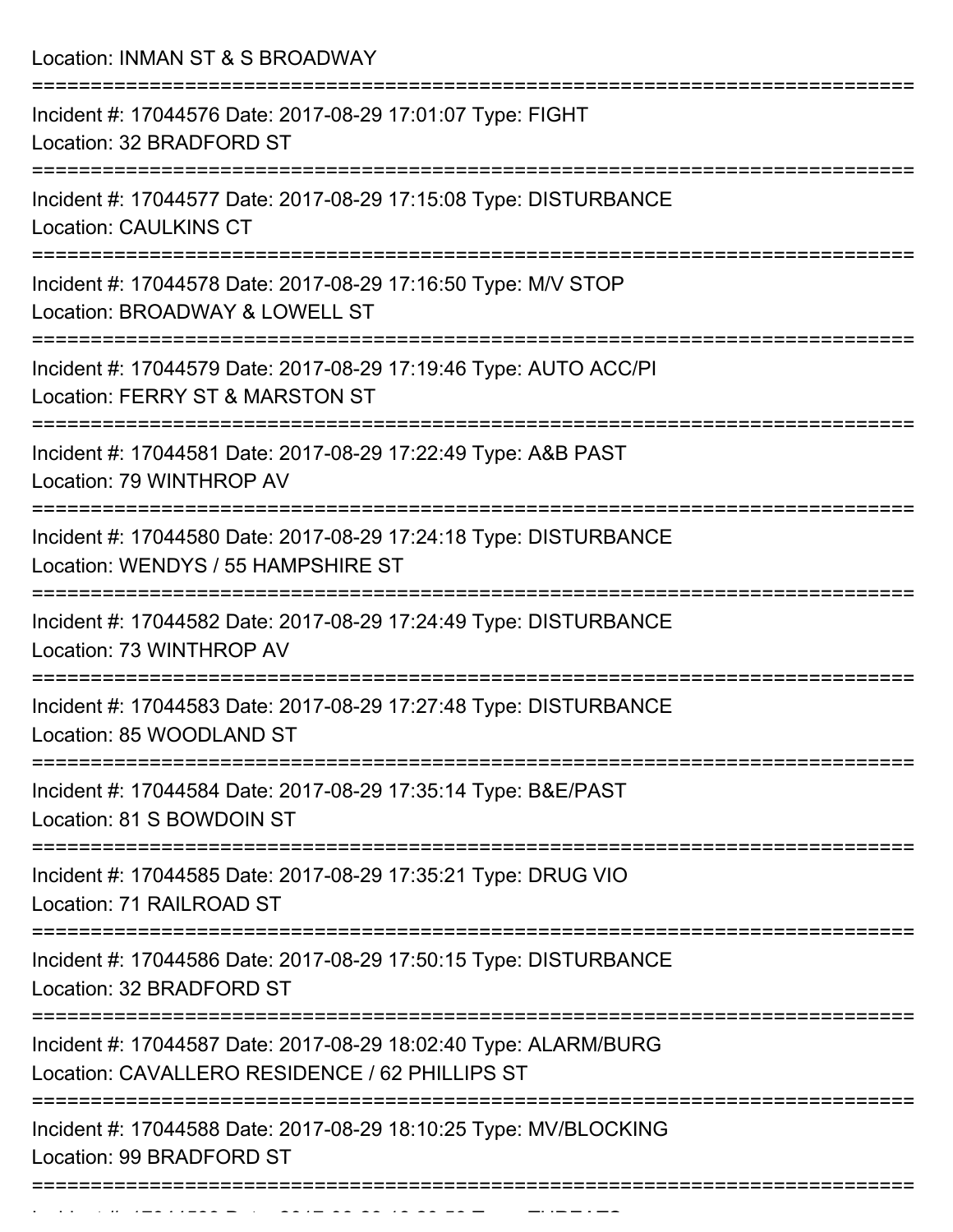Location: 25 TREMONT ST #2 =========================================================================== Incident #: 17044590 Date: 2017-08-29 18:38:22 Type: INVESTIGATION Location: 41 BROOK ST =========================================================================== Incident #: 17044591 Date: 2017-08-29 18:39:46 Type: FIGHT Location: BROADWAY & WATER ST =========================================================================== Incident #: 17044592 Date: 2017-08-29 18:52:18 Type: CK WELL BEING Location: 32 LAWRENCE ST =========================================================================== Incident #: 17044594 Date: 2017-08-29 18:53:49 Type: INVESTIGATION Location: 90 LOWELL ST =========================================================================== Incident #: 17044593 Date: 2017-08-29 18:54:20 Type: INVESTIGATION Location: 90 LOWELL ST =========================================================================== Incident #: 17044595 Date: 2017-08-29 18:54:58 Type: FIGHT Location: 32 BRADFORD ST =========================================================================== Incident #: 17044596 Date: 2017-08-29 19:06:36 Type: SHOPLIFTING Location: 262 HAMPSHIRE ST =========================================================================== Incident #: 17044597 Date: 2017-08-29 19:22:02 Type: DK (DRUNK) Location: 92 MAPLE ST =========================================================================== Incident #: 17044598 Date: 2017-08-29 19:28:52 Type: DISTURBANCE Location: 333 HOWARD ST #8 =========================================================================== Incident #: 17044599 Date: 2017-08-29 19:36:51 Type: ABAND MV Location: 109 UNION ST =========================================================================== Incident #: 17044600 Date: 2017-08-29 19:51:54 Type: SHOPLIFTING Location: SEVEN ELEVEN / 360 BROADWAY =========================================================================== Incident #: 17044601 Date: 2017-08-29 20:06:46 Type: DRUG VIO Location: 77 HIGH ST =========================================================================== Incident #: 17044602 Date: 2017-08-29 20:17:00 Type: PARK & WALK Location: BERNARD AV

===========================================================================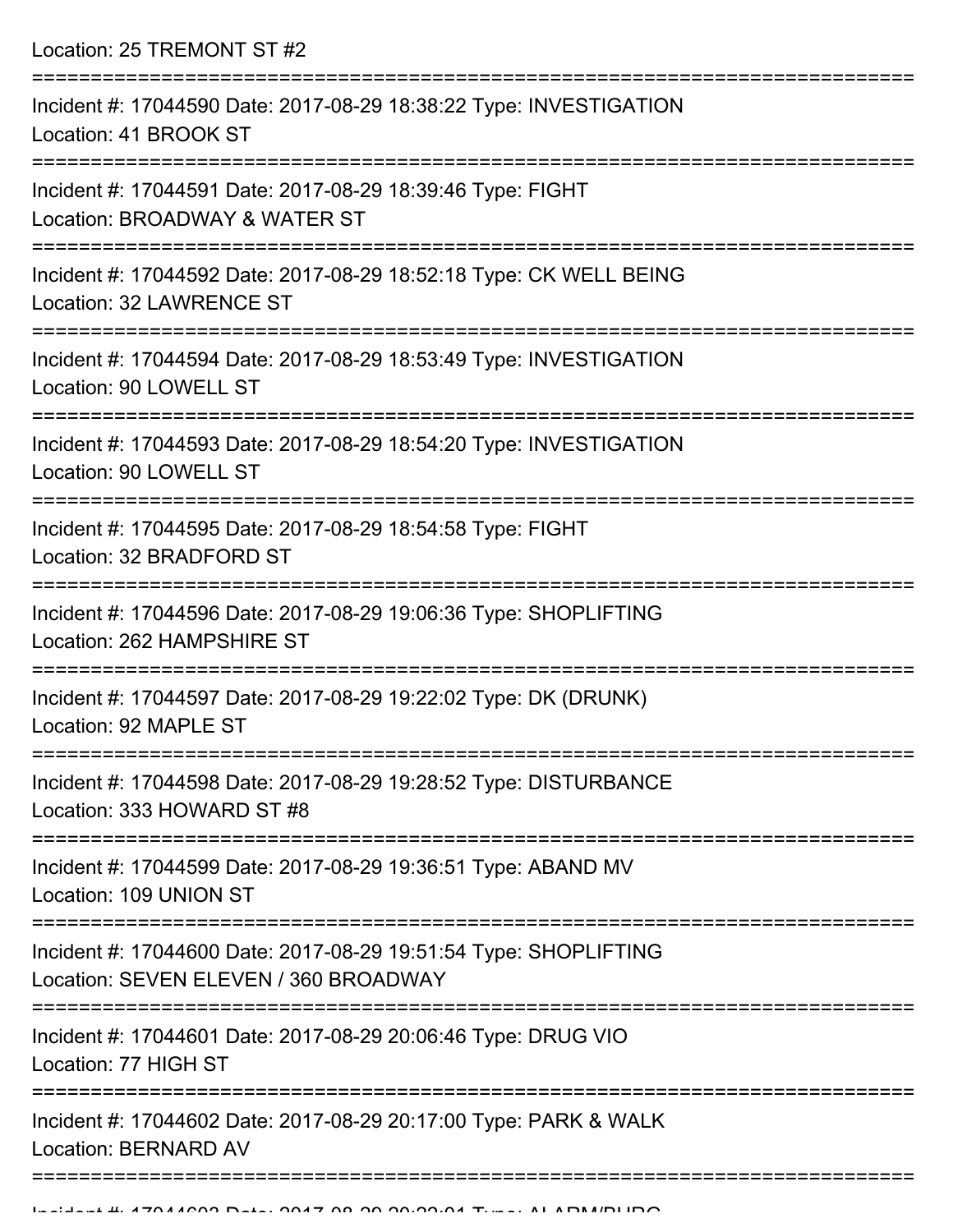Location: 1 E PLATT ST

| Incident #: 17044604 Date: 2017-08-29 20:31:42 Type: GENERAL SERV<br>Location: 75 TREMONT ST #7                                   |
|-----------------------------------------------------------------------------------------------------------------------------------|
| Incident #: 17044605 Date: 2017-08-29 20:40:51 Type: HIT & RUN PED<br>Location: ACTON ST & BROADWAY<br><u> ------------------</u> |
| Incident #: 17044606 Date: 2017-08-29 20:45:53 Type: GENERAL SERV<br>Location: 2 FARLEY ST                                        |
| Incident #: 17044607 Date: 2017-08-29 21:27:09 Type: TRESPASSING<br>Location: 183 PARKER ST #3                                    |
| Incident #: 17044608 Date: 2017-08-29 21:28:07 Type: 911 HANG UP<br>Location: 3 GREENWOOD ST FL 1                                 |
| Incident #: 17044609 Date: 2017-08-29 21:30:05 Type: A&B PAST<br>Location: WALK IN WALK IN / 36 THORNTON ST                       |
| Incident #: 17044610 Date: 2017-08-29 21:45:20 Type: DRUG VIO<br>Location: ALLYN TER & BUSWELL ST                                 |
| Incident #: 17044611 Date: 2017-08-29 21:58:31 Type: M/V STOP<br>Location: CROSBY ST & S BROADWAY                                 |
| =========================<br>Incident #: 17044612 Date: 2017-08-29 21:59:45 Type: M/V STOP<br>Location: ANDOVER ST & PARKER ST    |
| Incident #: 17044613 Date: 2017-08-29 22:00:23 Type: M/V STOP<br>Location: ANDOVER ST & BROOKFIELD ST                             |
| Incident #: 17044614 Date: 2017-08-29 22:01:13 Type: M/V STOP<br>Location: ESSEX ST & MARGIN ST                                   |
| --------<br>Incident #: 17044615 Date: 2017-08-29 22:05:10 Type: LOUD NOISE<br>Location: 159 SALEM ST FL 1                        |
| Incident #: 17044616 Date: 2017-08-29 22:06:28 Type: NOISE ORD<br>Location: 12 LANSDOWNE CT FL 2                                  |
| 7.0111.0017.00.00.001                                                                                                             |

Incident #: 17044617 Date: 2017-08-29 22:06:43 Type: LOUD NOISE